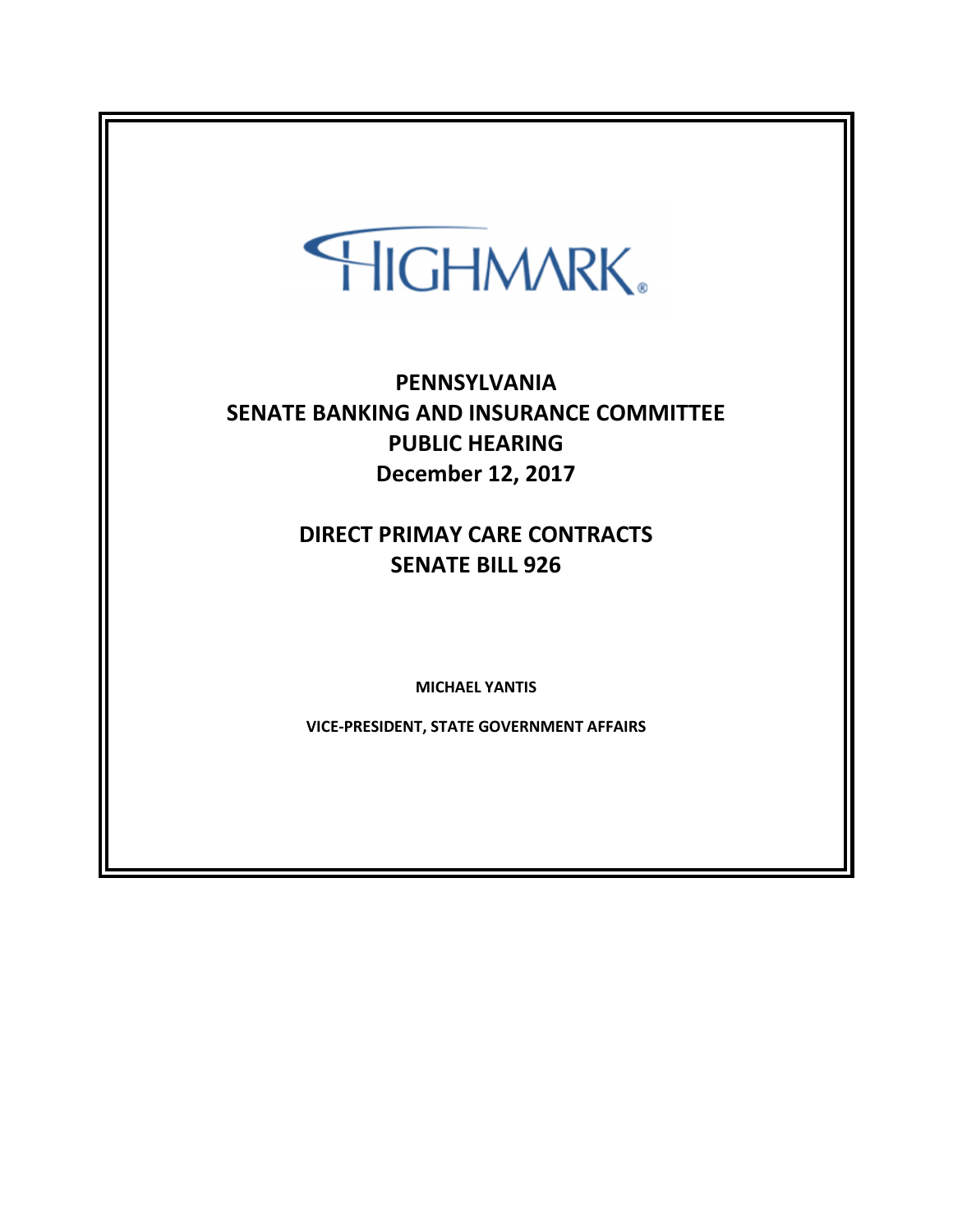Chairman White, Chairman Street and members of the Senate Banking and Insurance Committee, thank you for the opportunity to engage in the public policy discussions surrounding direct primary care arrangements, also referred to as concierge medicine, direct practice medicine, retainer-based medicine, boutique medicine. Highmark recognizes and supports the committee's efforts to continually explore ways to improve the health insurance market in Pennsylvania.

Highmark Inc. (Highmark) is the insurance arm of Highmark Health, an integrated delivery and financing system providing commercial health insurance products in Pennsylvania, West Virginia, and Delaware; delivering an array of other products through various diversified business entities, and providing direct health care services through the Allegheny Health Network. The comments and recommendations presented to the committee today represent the view of Highmark which provides health insurance coverage to over four million lives in Pennsylvania.

The specific focus of today's hearing is Senate Bill 926, which would prohibit the Commonwealth of Pennsylvania from regulating direct primary care arrangements (or medical service agreements as defined in the legislation) as insurance products. Highmark offers the following comments—general observations on direct primary care arrangements and specific reactions to Senate Bill 926—to help inform the committee's deliberations on the subject of direct primary care arrangements.

## **Direct primary care arrangements**

Direct primary care arrangements generally involve a written agreement between a physician or physician practice group and an individual. The written agreement outlines the specific health care services that the physician agrees to provide in exchange for a fee paid by the individual. These types of arrangements, or contracts, currently exist. Throughout Pennsylvania, physicians and providers may already be engaging in these types of contractual arrangements providing a defined set of medical services in exchange for a fee. Below are several links to articles explaining and offering some level of analysis on direct primary care arrangements:

[https://www.healthline.com/health-news/the-future-of-healthcare-could-be-in-concierge-medicine-](https://www.healthline.com/health-news/the-future-of-healthcare-could-be-in-concierge-medicine-063015%233)[063015#3](https://www.healthline.com/health-news/the-future-of-healthcare-could-be-in-concierge-medicine-063015%233)

<https://www.consumerreports.org/cro/health/concierge-medicine>

<https://amac.us/concierge-medicine-alternative-insurance/>

<http://www.thehealthjournals.com/concierge-medicine/>

[https://www.aap.org/en-us/professional-resources/practice-transformation/economics/Pages/Concierge-](https://www.aap.org/en-us/professional-resources/practice-transformation/economics/Pages/Concierge-Medicine.aspx)[Medicine.aspx](https://www.aap.org/en-us/professional-resources/practice-transformation/economics/Pages/Concierge-Medicine.aspx)

[https://www.usatoday.com/story/news/2016/01/23/kaiser-concierge-medicine-reaches-new](https://www.usatoday.com/story/news/2016/01/23/kaiser-concierge-medicine-reaches-new-markets/78814342/)[markets/78814342/](https://www.usatoday.com/story/news/2016/01/23/kaiser-concierge-medicine-reaches-new-markets/78814342/)

<http://time.com/4649914/why-the-doctor-takes-only-cash/>

**Senate Bill 926**